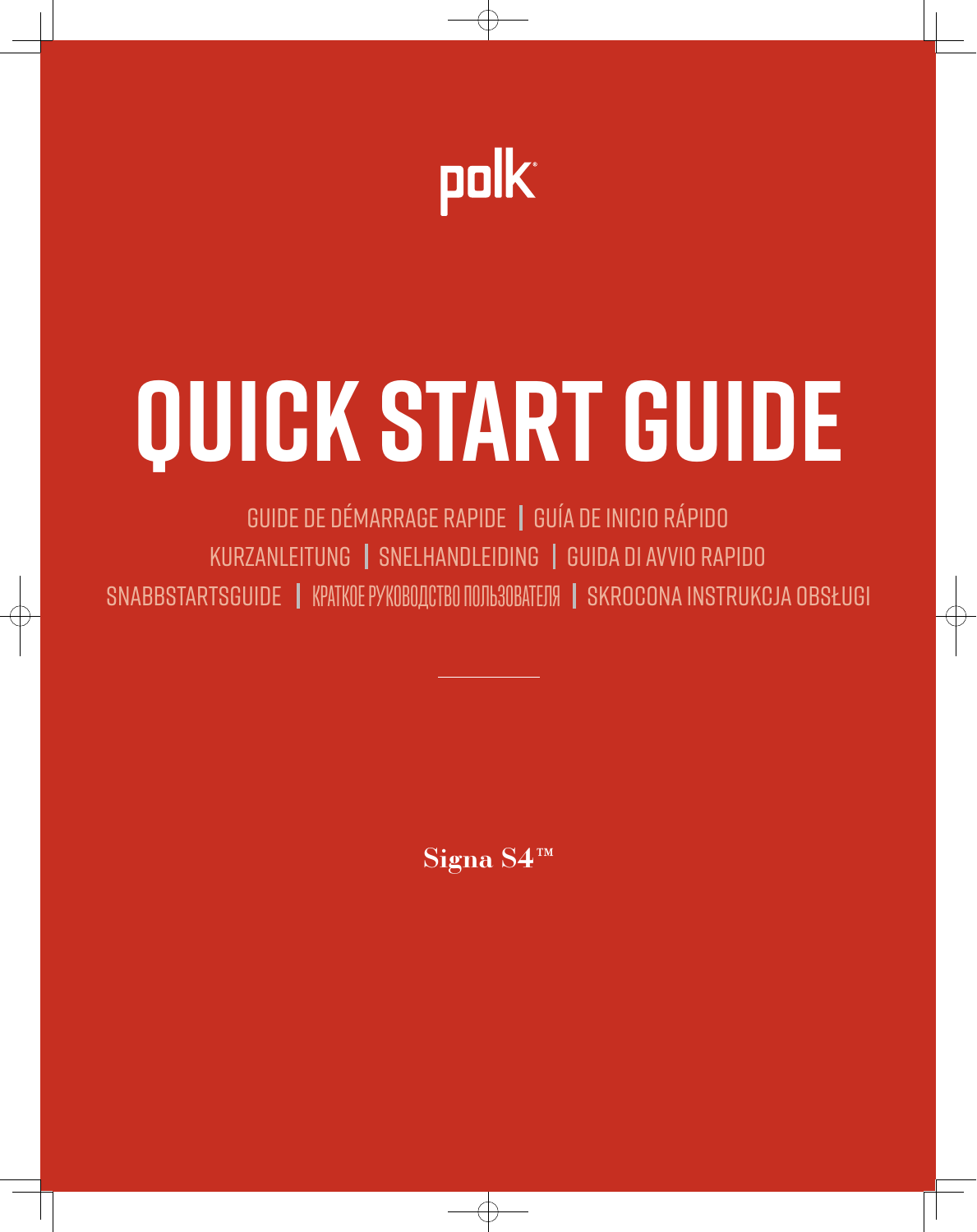# 1 **Unpack**

Check that you have the following items.



Sound bar power cable



- HDMI cable Optical cable Remote control 2x Batteries
- 

TV CONCAL)

TV (HDMI)

# **Connect your TV**

If your TV has an HDMI ARC or eARC port, you will want to connect the sound bar via HDMI for the best sound performance.

1. Connect one end of the HDMI cable to the TV port labeled "eARC" or "ARC".

2. Connect the other end of the HDMI cable to the HDMI (eARC) port on the back of the sound bar.

#### **NOTE:**

If your TV does not have an HDMI ARC or eARC port, you can connect the sound bar to your TV using the optical cable. However, please note that an optical connection does not support Dolby Atmos.



Plug the power cable into the sound bar and into a wall outlet.



4 **Place the sound bar**

For the best listening experience, place the sound bar centered in front of your TV and flush with the front edge of your cabinet.

#### **NOTE:**

If you want to mount the sound bar on the wall, use the included wall mounting template.



# 5 **Set up the subwoofer**





- 1. For best performance, place the subwoofer on the same wall as the TV, no more than 10m from the sound bar.
- 2. Plug the power cable into the subwoofer and into a wall outlet.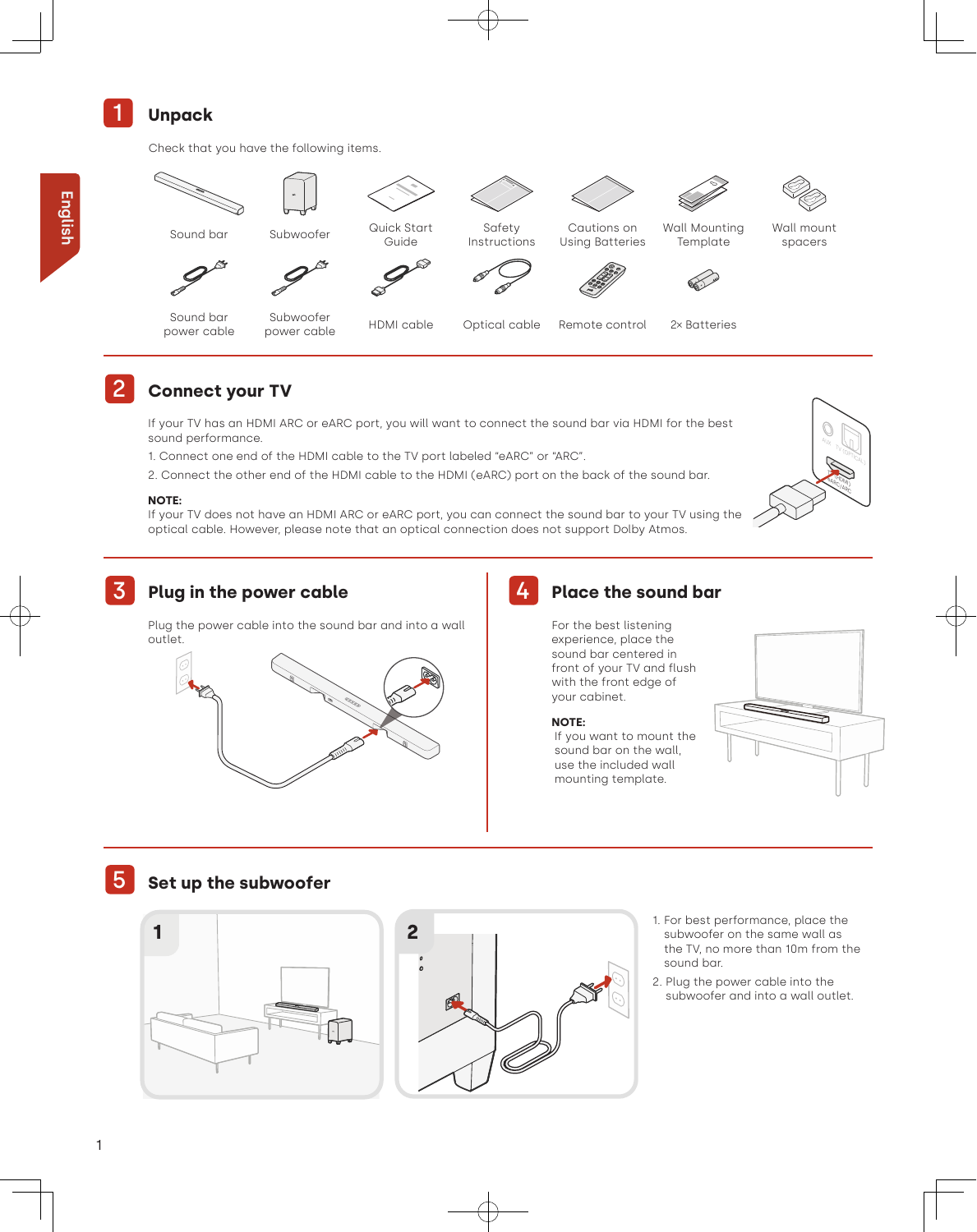

- 1. Turn the remote to view the back.
- 2. Open the back cover by sliding the bottom portion in the arrow direction.
- 3. Insert the two AAA batteries into the remote and replace the cover.

# **Setup is now complete!**

Watch TV or play a movie and adjust the sound bar volume and other settings as desired. You can use the sound bar top panel, the sound bar remote, or your TV remote to change the settings. For more information, refer to the online manual.

## **polkaudio.com/signas4**



## **Remote Control Features Sound Modes**





Л

# Movie Mode

Enhances audio reproduction in TV and movies.



### Night Mode

Reduces bass and volume dynamics while improving voice intelligibility for low-volume listening.



Enhances audio whenever you're listening to music, or watching TV or movies that have music playing in them.

#### VOICE ADJUST™

 $1)$  2) 3) Isolate and adjust the voice channel level to reproduce clear, crisp dialogue.

# **Status Lights**

|                 |                        |         |          |         |                 |                          | $0\qquad 0\qquad 0\qquad 0\qquad 0$ |                                          |                                 |     |               | polk      |
|-----------------|------------------------|---------|----------|---------|-----------------|--------------------------|-------------------------------------|------------------------------------------|---------------------------------|-----|---------------|-----------|
| Power           | Off (Standby)          | $($ )   | ()       | ( )     | ( )             | $\bigcirc$               | <b>Audio</b><br>format              | Dolby Atmos®                             | O<br>( )<br>(Cyan)              | (   | ()            | (         |
|                 | On                     | O       | $\circ$  | $\circ$ | $\circ$ $\circ$ |                          |                                     |                                          |                                 |     |               |           |
| Input<br>source | TV (HDMI eARC/ARC)     | $\circ$ | $\circ$  | $\circ$ | $\bigcirc$      | $\overline{\phantom{a}}$ |                                     | Dolby <sup>®</sup><br>(other than Atmos) | $\circ$<br>$\bigcap$<br>(Green) | ( ) | $\bigcirc$    | $\bigcap$ |
|                 | TV (OPTICAL)           | O       | $\Omega$ |         | ∩               | $\bigcap$                |                                     |                                          |                                 |     |               |           |
|                 | <b>AUX</b>             | O       | $\circ$  | $\circ$ | ∩               | $\bigcirc$               |                                     | PCM (or No Signal)                       | $\circ$<br>$\bigcirc$           | ( ) | $\cap$ $\cap$ |           |
|                 | Bluetooth <sup>®</sup> | 0       |          |         | ●<br>(Blue)     | $\bigcap$                |                                     | Unsupported<br>audio format              | $\left($<br>(Red)               | (   | ()            | (         |